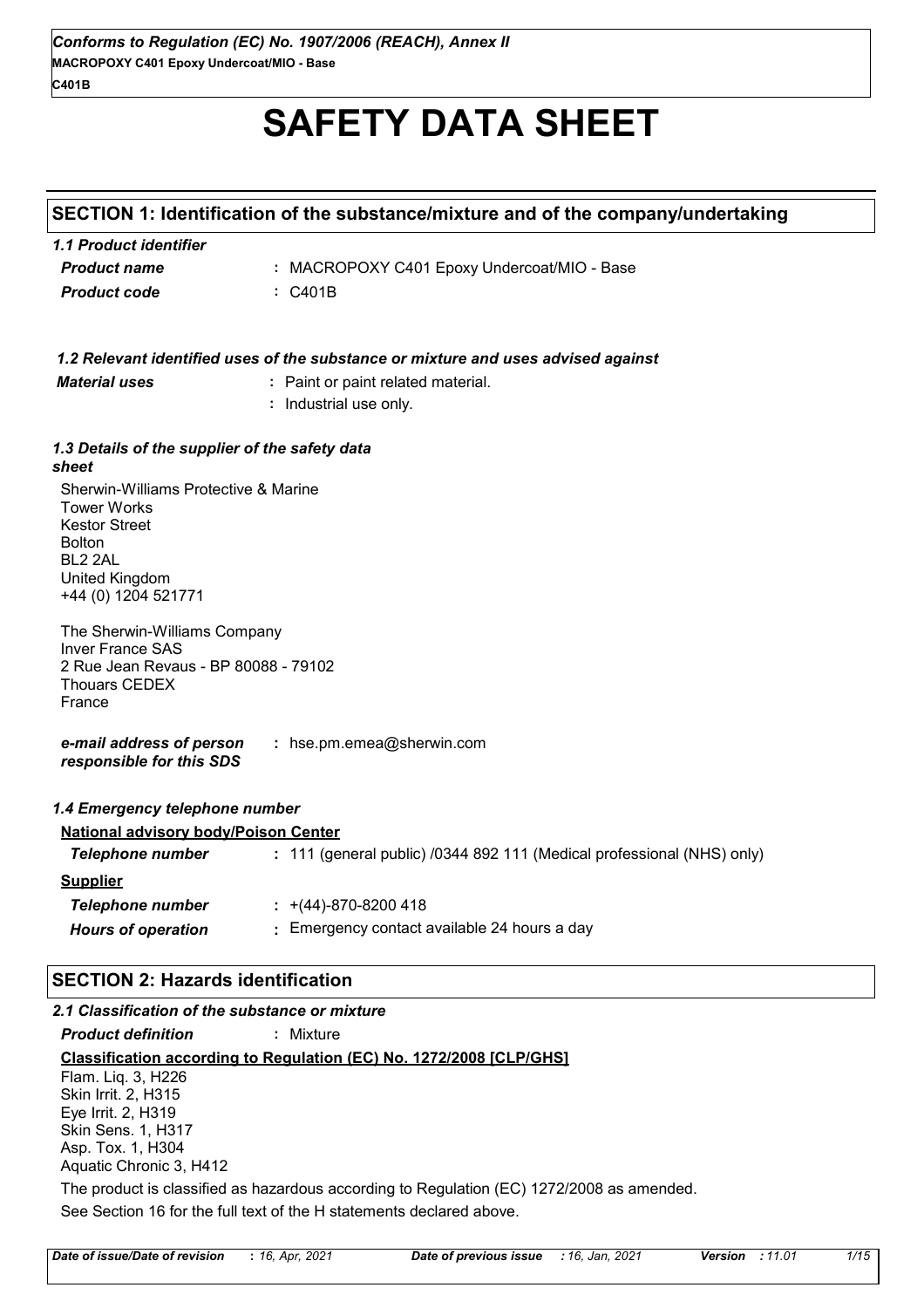# **SECTION 2: Hazards identification**

See Section 11 for more detailed information on health effects and symptoms.

#### *2.2 Label elements*

*Hazard pictograms* **:**



| <b>Signal word</b>                                                                                                                                       | : Danger                                                                                                                                                                                                                                  |
|----------------------------------------------------------------------------------------------------------------------------------------------------------|-------------------------------------------------------------------------------------------------------------------------------------------------------------------------------------------------------------------------------------------|
| <b>Hazard statements</b>                                                                                                                                 | : Flammable liquid and vapor.<br>May be fatal if swallowed and enters airways.<br>Causes skin irritation.<br>May cause an allergic skin reaction.<br>Causes serious eye irritation.<br>Harmful to aquatic life with long lasting effects. |
| <b>Precautionary statements</b>                                                                                                                          |                                                                                                                                                                                                                                           |
| <b>Prevention</b>                                                                                                                                        | : Wear protective gloves. Wear eye or face protection. Keep away from heat, hot<br>surfaces, sparks, open flames and other ignition sources. No smoking. Avoid<br>release to the environment. Avoid breathing vapor.                      |
| <b>Response</b>                                                                                                                                          | : IF SWALLOWED: Immediately call a POISON CENTER or doctor. Do NOT induce<br>vomiting.                                                                                                                                                    |
| <b>Storage</b>                                                                                                                                           | Not applicable.                                                                                                                                                                                                                           |
| <b>Disposal</b>                                                                                                                                          | Not applicable.                                                                                                                                                                                                                           |
| <b>Hazardous ingredients</b>                                                                                                                             | : Epoxy Polymer<br>Solvent naphtha (petroleum), light arom.<br>Xylene, mixed isomers                                                                                                                                                      |
| <b>Supplemental label</b><br>elements                                                                                                                    | : Contains epoxy constituents. May produce an allergic reaction. FOR INDUSTRIAL<br><b>USE ONLY</b>                                                                                                                                        |
| <b>Annex XVII - Restrictions</b><br>on the manufacture,<br>placing on the market and<br>use of certain dangerous<br>substances, mixtures and<br>articles | : Not applicable.                                                                                                                                                                                                                         |
| <b>Special packaging requirements</b>                                                                                                                    |                                                                                                                                                                                                                                           |
| Not applicable.                                                                                                                                          |                                                                                                                                                                                                                                           |
|                                                                                                                                                          |                                                                                                                                                                                                                                           |

## *2.3 Other hazards*

*Other hazards which do* **:** *not result in classification* : None known. This mixture does not contain any substances that are assessed to be a PBT or a vPvB.

# **SECTION 3: Composition/information on ingredients**

*3.2 Mixture* **:**

| <b>Product/ingredient</b><br>name | <b>Identifiers</b> | $\%$                   | Regulation (EC) No. 1272/2008 [CLP] |                   | <b>Type</b> |
|-----------------------------------|--------------------|------------------------|-------------------------------------|-------------------|-------------|
|                                   |                    |                        |                                     |                   |             |
|                                   |                    |                        |                                     |                   |             |
|                                   |                    |                        |                                     |                   |             |
| Date of issue/Date of revision    | : 16, Apr, 2021    | Date of previous issue | : 16, Jan, 2021                     | Version<br>:11.01 | 2/15        |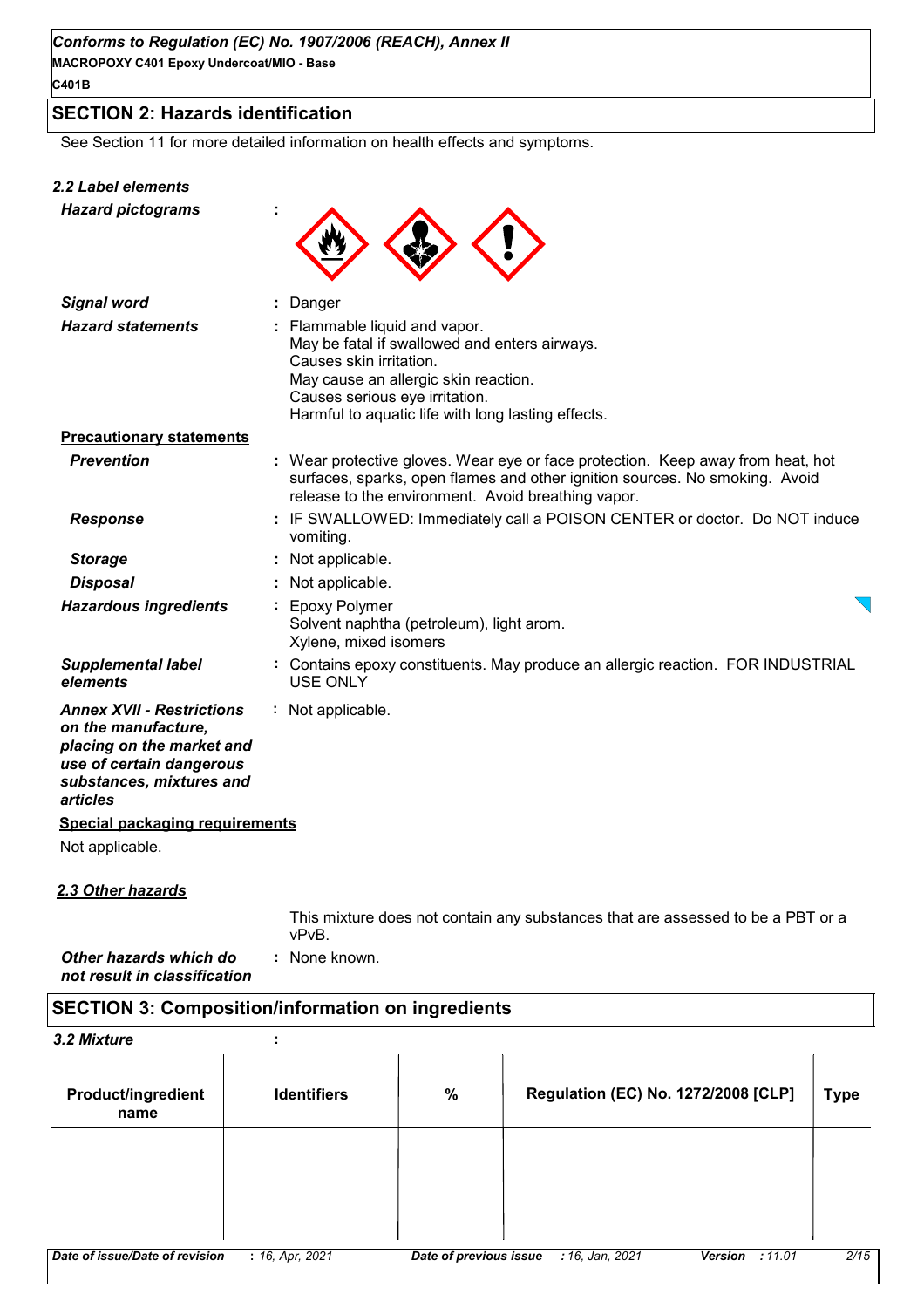# **MACROPOXY C401 Epoxy Undercoat/MIO - Base** *Conforms to Regulation (EC) No. 1907/2006 (REACH), Annex II*

# **C401B**

# **SECTION 3: Composition/information on ingredients**

| Epoxy Polymer            | EC: 500-033-5       | ≥10 - ≤17 | Skin Irrit. 2, H315                                                     | $[1]$   |  |
|--------------------------|---------------------|-----------|-------------------------------------------------------------------------|---------|--|
|                          | CAS: 25068-38-6     |           | Eye Irrit. 2, H319                                                      |         |  |
|                          | Index: 603-074-00-8 |           | <b>Skin Sens. 1, H317</b>                                               |         |  |
|                          |                     |           | Aquatic Chronic 2, H411                                                 |         |  |
| Solvent naphtha          | IREACH #:           | ≤7.8      | Flam. Liq. 3, H226                                                      | $[1]$   |  |
| (petroleum), light arom. | 01-2119455851-35    |           | <b>STOT SE 3, H335</b>                                                  |         |  |
|                          | CAS: 64742-95-6     |           | STOT SE 3, H336                                                         |         |  |
|                          | Index: 649-356-00-4 |           | Asp. Tox. 1, H304                                                       |         |  |
|                          |                     |           | Aquatic Chronic 2, H411                                                 |         |  |
|                          |                     |           | EUH066                                                                  |         |  |
| Xylene, mixed isomers    | IREACH #:           | ≤5        | Flam. Liq. 3, H226                                                      | [1] [2] |  |
|                          | 01-2119488216-32    |           | Acute Tox. 4, H312                                                      |         |  |
|                          | EC: 215-535-7       |           | Acute Tox. 4, H332                                                      |         |  |
|                          | CAS: 1330-20-7      |           | Skin Irrit. 2, H315                                                     |         |  |
|                          | Index: 601-022-00-9 |           | Eye Irrit. 2, H319                                                      |         |  |
|                          |                     |           | <b>STOT SE 3, H335</b>                                                  |         |  |
|                          |                     |           | STOT RE 2, H373                                                         |         |  |
|                          |                     |           | Asp. Tox. 1, H304                                                       |         |  |
|                          |                     |           | See Section 16 for the full text of the H<br>statements declared above. |         |  |

There are no additional ingredients present which, within the current knowledge of the supplier and in the concentrations applicable, are classified as hazardous to health or the environment, are PBTs or vPvBs or have been assigned a workplace exposure limit and hence require reporting in this section.

#### **Type**

[1] Substance classified with a health or environmental hazard

[2] Substance with a workplace exposure limit

[3] Substance meets the criteria for PBT according to Regulation (EC) No. 1907/2006, Annex XIII

[4] Substance meets the criteria for vPvB according to Regulation (EC) No. 1907/2006, Annex XIII

[5] Substance of equivalent concern

[6] Additional disclosure due to company policy

Occupational exposure limits, if available, are listed in Section 8.

# **SECTION 4: First aid measures**

#### *4.1 Description of first aid measures*

| General                           | : In all cases of doubt, or when symptoms persist, seek medical attention. Never give<br>anything by mouth to an unconscious person. If unconscious, place in recovery<br>position and seek medical advice.                                                              |
|-----------------------------------|--------------------------------------------------------------------------------------------------------------------------------------------------------------------------------------------------------------------------------------------------------------------------|
| Eye contact                       | : Remove contact lenses, irrigate copiously with clean, fresh water, holding the<br>eyelids apart for at least 10 minutes and seek immediate medical advice.                                                                                                             |
| <b>Inhalation</b>                 | : Remove to fresh air. Keep person warm and at rest. If not breathing, if breathing is<br>irregular or if respiratory arrest occurs, provide artificial respiration or oxygen by<br>trained personnel.                                                                   |
| <b>Skin contact</b>               | : Remove contaminated clothing and shoes. Wash skin thoroughly with soap and<br>water or use recognized skin cleanser. Do NOT use solvents or thinners.                                                                                                                  |
| <b>Ingestion</b>                  | : If swallowed, seek medical advice immediately and show this container or label.<br>Keep person warm and at rest. Do NOT induce vomiting.                                                                                                                               |
| <b>Protection of first-aiders</b> | : No action shall be taken involving any personal risk or without suitable training. It<br>may be dangerous to the person providing aid to give mouth-to-mouth resuscitation.<br>Wash contaminated clothing thoroughly with water before removing it, or wear<br>gloves. |

#### *4.2 Most important symptoms and effects, both acute and delayed*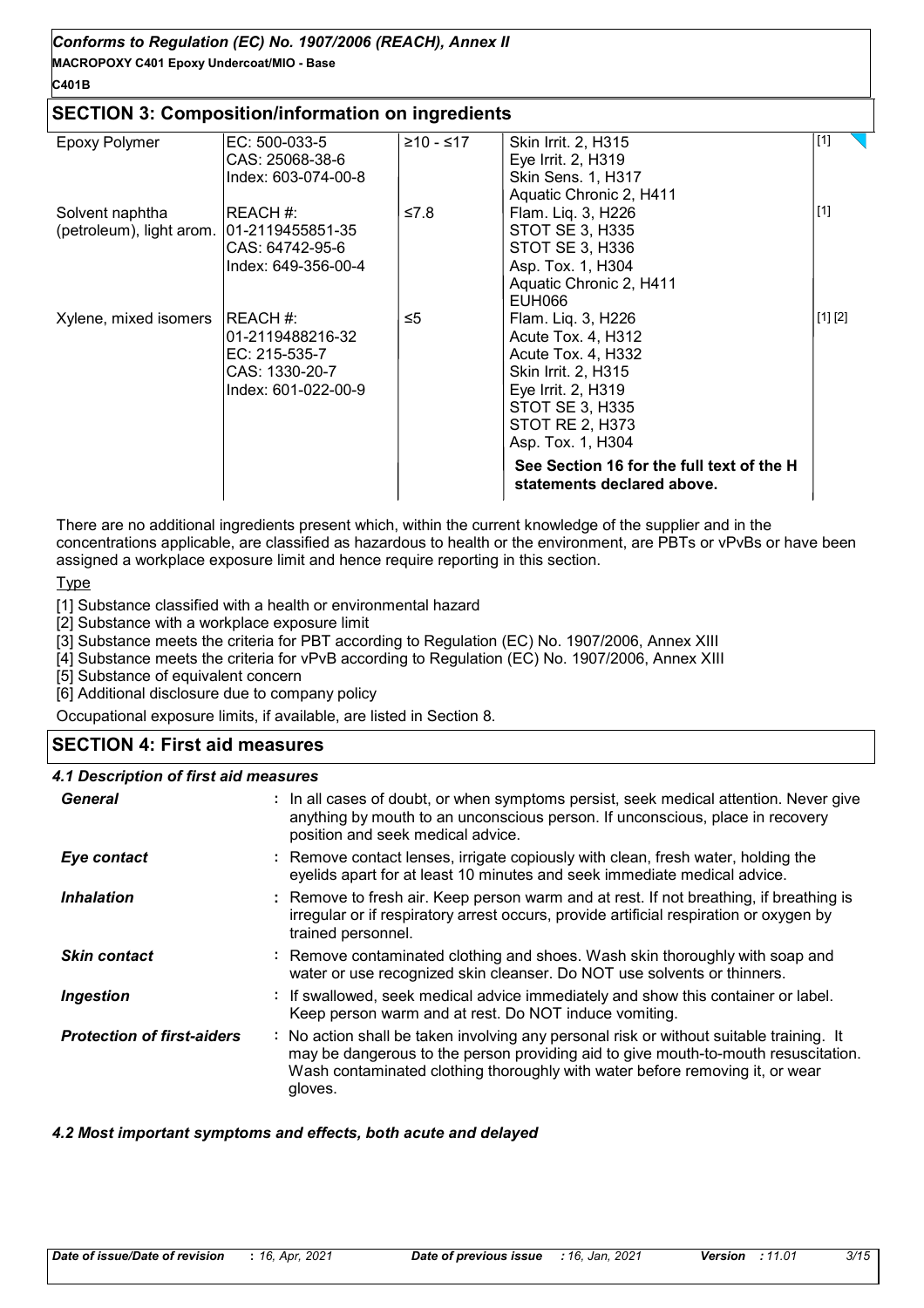**MACROPOXY C401 Epoxy Undercoat/MIO - Base**

## **C401B**

## **SECTION 4: First aid measures**

There are no data available on the mixture itself. Procedure used to derive the classification according to Regulation (EC) No. 1272/2008 [CLP/GHS]. See Sections 2 and 3 for details.

Exposure to component solvent vapor concentrations in excess of the stated occupational exposure limit may result in adverse health effects such as mucous membrane and respiratory system irritation and adverse effects on the kidneys, liver and central nervous system. Symptoms and signs include headache, dizziness, fatigue, muscular weakness, drowsiness and, in extreme cases, loss of consciousness.

Solvents may cause some of the above effects by absorption through the skin. Repeated or prolonged contact with the mixture may cause removal of natural fat from the skin, resulting in non-allergic contact dermatitis and absorption through the skin.

If splashed in the eyes, the liquid may cause irritation and reversible damage.

Ingestion may cause nausea, diarrhea and vomiting.

This takes into account, where known, delayed and immediate effects and also chronic effects of components from short-term and long-term exposure by oral, inhalation and dermal routes of exposure and eye contact.

Based on the properties of the epoxy constituent(s) and considering toxicological data on similar mixtures, this mixture may be a skin sensitizer and an irritant. It contains low-molecular weight epoxy constituents which are irritating to eyes, mucous membranes and skin. Repeated skin contact may lead to irritation and to sensitization, possibly with cross-sensitization to other epoxies. Skin contact with the mixture and exposure to spray, mist and vapors should be avoided.

Contains reaction product: bisphenol-A-(epichlorhydrin); epoxy resin (number average molecular weight ≤ 700). May produce an allergic reaction.

#### *4.3 Indication of any immediate medical attention and special treatment needed*

| <b>Notes to physician</b>  | : Treat symptomatically. Contact poison treatment specialist immediately if large<br>quantities have been ingested or inhaled. |
|----------------------------|--------------------------------------------------------------------------------------------------------------------------------|
| <b>Specific treatments</b> | No specific treatment.                                                                                                         |

See toxicological information (Section 11)

| <b>SECTION 5: Firefighting measures</b>                           |                                                                                                                              |
|-------------------------------------------------------------------|------------------------------------------------------------------------------------------------------------------------------|
| 5.1 Extinguishing media<br><b>Suitable extinguishing</b><br>media | : Recommended: alcohol-resistant foam, carbon dioxide, powders.                                                              |
| Unsuitable extinguishing<br>media                                 | : Do not use water jet.                                                                                                      |
|                                                                   | 5.2 Special hazards arising from the substance or mixture                                                                    |
| <b>Hazards from the</b><br>substance or mixture                   | : Fire will produce dense black smoke. Exposure to decomposition products may<br>cause a health hazard.                      |
| <b>Hazardous combustion</b><br>products                           | : Decomposition products may include the following materials: carbon monoxide,<br>carbon dioxide, smoke, oxides of nitrogen. |
| 5.3 Advice for firefighters                                       |                                                                                                                              |
| <b>Special protective actions</b><br>for fire-fighters            | : Cool closed containers exposed to fire with water. Do not release runoff from fire to<br>drains or watercourses.           |
| <b>Special protective</b><br>equipment for fire-fighters          | : Fire-fighters should wear positive pressure self-contained breathing apparatus<br>(SCBA) and full turnout gear.            |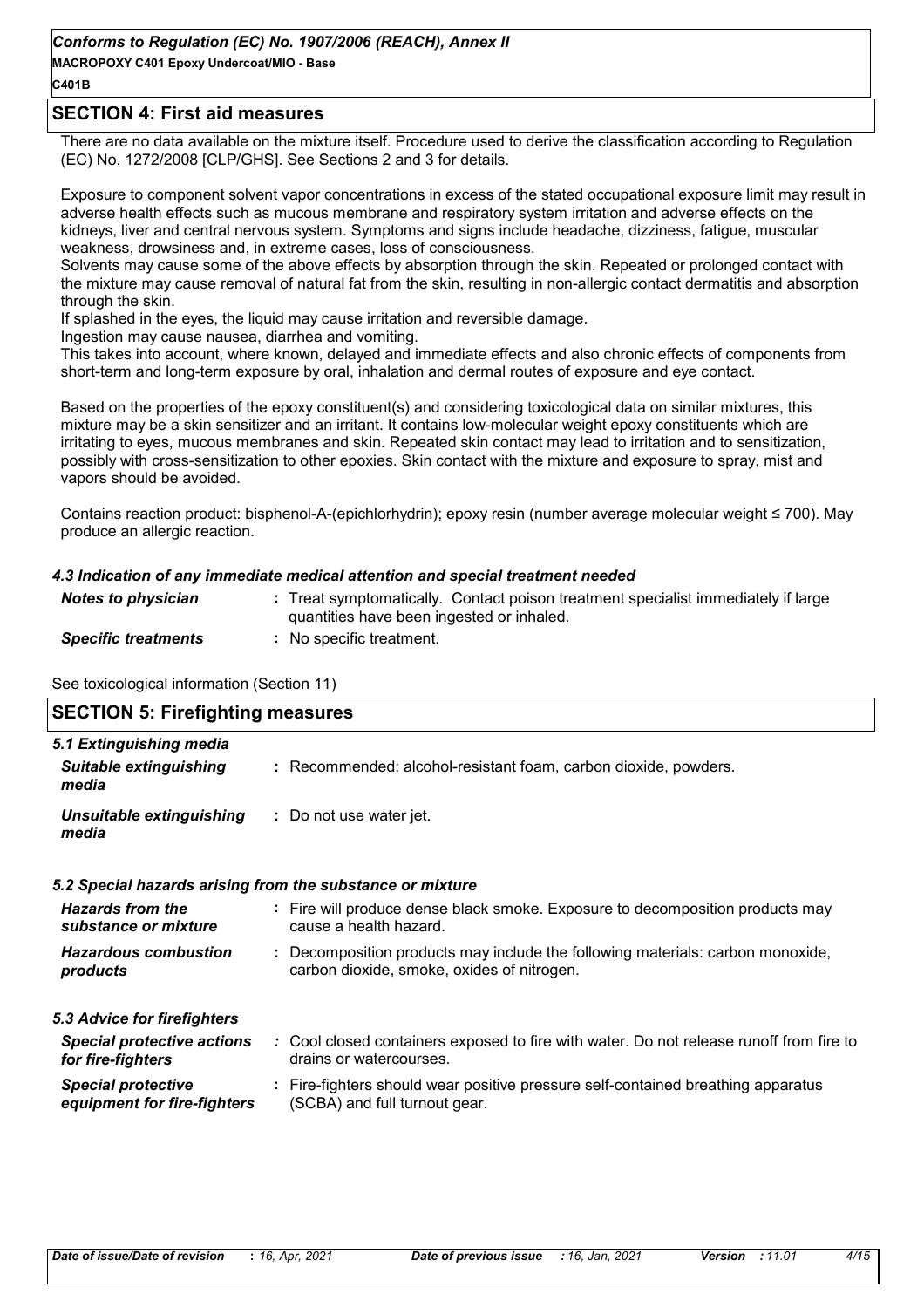# **SECTION 6: Accidental release measures**

|                                                                 | 6.1 Personal precautions, protective equipment and emergency procedures                                                                                                                                                                                                            |
|-----------------------------------------------------------------|------------------------------------------------------------------------------------------------------------------------------------------------------------------------------------------------------------------------------------------------------------------------------------|
| For non-emergency<br>personnel                                  | : Exclude sources of ignition and ventilate the area. Avoid breathing vapor or mist.<br>Refer to protective measures listed in sections 7 and 8.                                                                                                                                   |
|                                                                 | Keep unnecessary and unprotected personnel from entering.                                                                                                                                                                                                                          |
| For emergency responders :                                      | If specialized clothing is required to deal with the spillage, take note of any<br>information in Section 8 on suitable and unsuitable materials. See also the<br>information in "For non-emergency personnel".                                                                    |
| 6.2 Environmental<br>precautions                                | : Do not allow to enter drains or watercourses. If the product contaminates lakes,<br>rivers, or sewers, inform the appropriate authorities in accordance with local<br>regulations.                                                                                               |
| 6.3 Methods and materials<br>for containment and<br>cleaning up | : Contain and collect spillage with non-combustible, absorbent material e.g. sand,<br>earth, vermiculite or diatomaceous earth and place in container for disposal<br>according to local regulations (see Section 13). Preferably clean with a detergent.<br>Avoid using solvents. |
| 6.4 Reference to other<br><b>sections</b>                       | : See Section 1 for emergency contact information.<br>See Section 8 for information on appropriate personal protective equipment.<br>See Section 13 for additional waste treatment information.                                                                                    |
| ---------<br>.                                                  |                                                                                                                                                                                                                                                                                    |

# **SECTION 7: Handling and storage**

The information in this section contains generic advice and guidance. The list of Identified Uses in Section 1 should be consulted for any available use-specific information provided in the Exposure Scenario(s).

| 7.1 Precautions for safe<br>handling | : Prevent the creation of flammable or explosive concentrations of vapors in air and<br>avoid vapor concentrations higher than the occupational exposure limits.<br>In addition, the product should only be used in areas from which all naked lights and<br>other sources of ignition have been excluded. Electrical equipment should be<br>protected to the appropriate standard.<br>Mixture may charge electrostatically: always use earthing leads when transferring<br>from one container to another.<br>Operators should wear antistatic footwear and clothing and floors should be of the<br>conducting type.<br>Keep away from heat, sparks and flame. No sparking tools should be used.<br>Avoid contact with skin and eyes. Avoid the inhalation of dust, particulates, spray or<br>mist arising from the application of this mixture. Avoid inhalation of dust from<br>sanding.<br>Eating, drinking and smoking should be prohibited in areas where this material is<br>handled, stored and processed.<br>Put on appropriate personal protective equipment (see Section 8).<br>Never use pressure to empty. Container is not a pressure vessel.<br>Always keep in containers made from the same material as the original one.<br>Comply with the health and safety at work laws.<br>Do not allow to enter drains or watercourses.<br>Information on fire and explosion protection<br>Vapors are heavier than air and may spread along floors. Vapors may form<br>explosive mixtures with air.<br>When operators, whether spraying or not, have to work inside the spray booth,<br>ventilation is unlikely to be sufficient to control particulates and solvent vapors in all<br>cases. In such circumstances, they should wear a compressed-air-fed respirator<br>during the spraying process and until the particulate and solvent vapor<br>concentrations have fallen below the exposure limits. |
|--------------------------------------|---------------------------------------------------------------------------------------------------------------------------------------------------------------------------------------------------------------------------------------------------------------------------------------------------------------------------------------------------------------------------------------------------------------------------------------------------------------------------------------------------------------------------------------------------------------------------------------------------------------------------------------------------------------------------------------------------------------------------------------------------------------------------------------------------------------------------------------------------------------------------------------------------------------------------------------------------------------------------------------------------------------------------------------------------------------------------------------------------------------------------------------------------------------------------------------------------------------------------------------------------------------------------------------------------------------------------------------------------------------------------------------------------------------------------------------------------------------------------------------------------------------------------------------------------------------------------------------------------------------------------------------------------------------------------------------------------------------------------------------------------------------------------------------------------------------------------------------------------------------------------------------------------------------|
|                                      |                                                                                                                                                                                                                                                                                                                                                                                                                                                                                                                                                                                                                                                                                                                                                                                                                                                                                                                                                                                                                                                                                                                                                                                                                                                                                                                                                                                                                                                                                                                                                                                                                                                                                                                                                                                                                                                                                                               |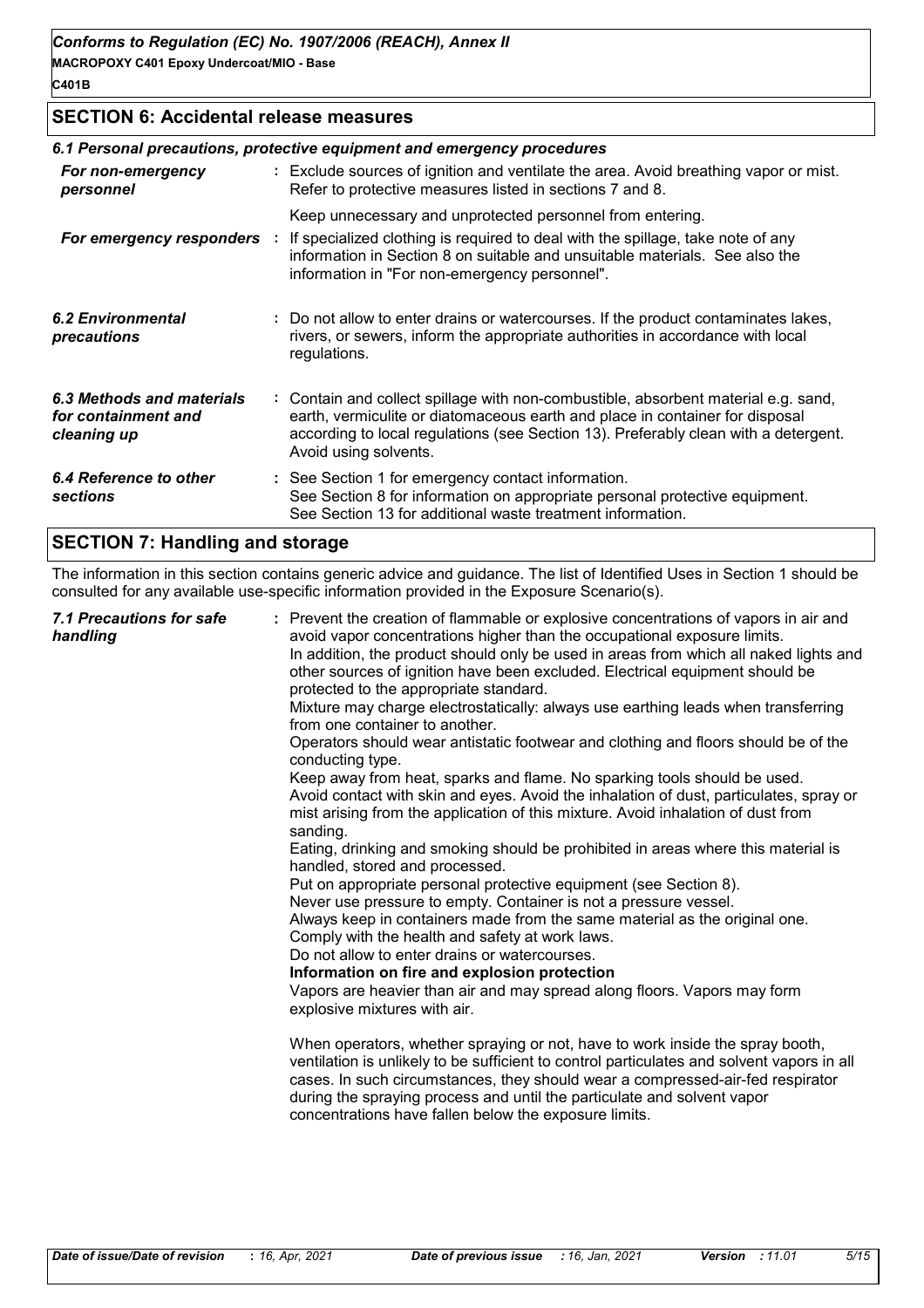**MACROPOXY C401 Epoxy Undercoat/MIO - Base**

#### **C401B**

### **SECTION 7: Handling and storage**

| 7.2 Conditions for safe<br>storage, including any<br><i>incompatibilities</i> | : Store in accordance with local regulations.<br>Notes on joint storage<br>Keep away from: oxidizing agents, strong alkalis, strong acids.<br>Additional information on storage conditions<br>Observe label precautions. Store in a dry, cool and well-ventilated area. Keep away<br>from heat and direct sunlight. Keep away from sources of ignition. No smoking.<br>Prevent unauthorized access. Containers that have been opened must be carefully<br>resealed and kept upright to prevent leakage. |
|-------------------------------------------------------------------------------|---------------------------------------------------------------------------------------------------------------------------------------------------------------------------------------------------------------------------------------------------------------------------------------------------------------------------------------------------------------------------------------------------------------------------------------------------------------------------------------------------------|
|                                                                               | Contaminated absorbent material may pose the same hazard as the spilled product.<br>Store in closed original container at temperatures between 5°C and 25°C.                                                                                                                                                                                                                                                                                                                                            |
| 7.3 Specific end use(s)                                                       |                                                                                                                                                                                                                                                                                                                                                                                                                                                                                                         |
| <b>Recommendations</b>                                                        | Alot available                                                                                                                                                                                                                                                                                                                                                                                                                                                                                          |

| <b>Recommendations</b>                  | : Not available. |
|-----------------------------------------|------------------|
| Industrial sector specific<br>solutions | : Not available. |

Good housekeeping standards, regular safe removal of waste materials and regular maintenance of spray booth filters will minimise the risks of spontaneous combustion and other fire hazards.

#### *Before use of this material please refer to the Exposure Scenario(s) if attached for the specific end use, control measures and additional PPE considerations.*

#### **SECTION 8: Exposure controls/personal protection**

The information in this section contains generic advice and guidance. The list of Identified Uses in Section 1 should be consulted for any available use-specific information provided in the Exposure Scenario(s).

# *8.1 Control parameters*

#### **Occupational exposure limits**

| Product/ingredient name                     | <b>Exposure limit values</b>                                                                                                                                                                                                                                                                                                                                                                                                                                                                                                                                                                                                                                                                                                                                                                                                                                                                                                                                                                                                     |
|---------------------------------------------|----------------------------------------------------------------------------------------------------------------------------------------------------------------------------------------------------------------------------------------------------------------------------------------------------------------------------------------------------------------------------------------------------------------------------------------------------------------------------------------------------------------------------------------------------------------------------------------------------------------------------------------------------------------------------------------------------------------------------------------------------------------------------------------------------------------------------------------------------------------------------------------------------------------------------------------------------------------------------------------------------------------------------------|
| Xylene, mixed isomers                       | EH40/2005 WELs (United Kingdom (UK), 1/2020). Absorbed<br>through skin.<br>STEL: 441 mg/m <sup>3</sup> 15 minutes.<br>TWA: 50 ppm 8 hours.<br>TWA: 220 mg/m <sup>3</sup> 8 hours.<br>STEL: 100 ppm 15 minutes.                                                                                                                                                                                                                                                                                                                                                                                                                                                                                                                                                                                                                                                                                                                                                                                                                   |
| <b>Recommended monitoring</b><br>procedures | If this product contains ingredients with exposure limits, personal, workplace<br>atmosphere or biological monitoring may be required to determine the effectiveness<br>of the ventilation or other control measures and/or the necessity to use respiratory<br>protective equipment. Reference should be made to monitoring standards, such as<br>the following: European Standard EN 689 (Workplace atmospheres - Guidance for<br>the assessment of exposure by inhalation to chemical agents for comparison with<br>limit values and measurement strategy) European Standard EN 14042 (Workplace<br>atmospheres - Guide for the application and use of procedures for the assessment<br>of exposure to chemical and biological agents) European Standard EN 482<br>(Workplace atmospheres - General requirements for the performance of procedures<br>for the measurement of chemical agents) Reference to national guidance<br>documents for methods for the determination of hazardous substances will also be<br>required. |
| <b>DNELs/DMELs</b>                          | Regular monitoring of all work areas should be carried out at all times, including<br>areas that may not be equally ventilated.                                                                                                                                                                                                                                                                                                                                                                                                                                                                                                                                                                                                                                                                                                                                                                                                                                                                                                  |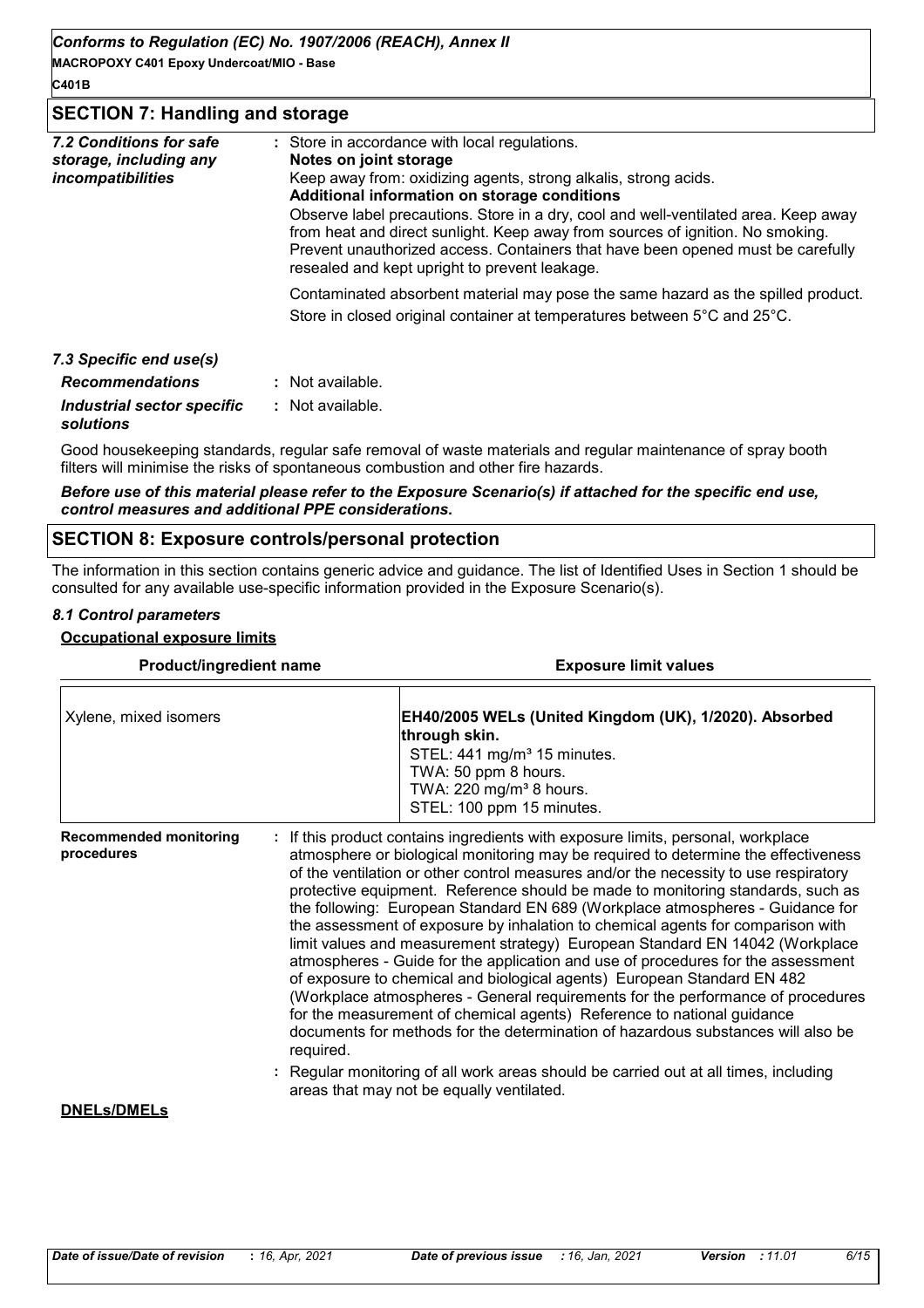#### **SECTION 8: Exposure controls/personal protection**

| Product/ingredient name                     | <b>Type</b> | <b>Exposure</b>          | Value                 | <b>Population</b>                                       | <b>Effects</b> |
|---------------------------------------------|-------------|--------------------------|-----------------------|---------------------------------------------------------|----------------|
| Solvent naphtha (petroleum), light<br>arom. | <b>DNEL</b> | ong term Dermal          | 25 mg/kg<br>bw/day    | Workers                                                 | Systemic       |
|                                             | <b>DNEL</b> | ong term<br>Inhalation   | 150 mg/m $3$          | Workers                                                 | Systemic       |
|                                             | DNEL        | ong term Dermal          | 11 mg/kg<br>bw/day    | General<br>population<br>[Consumers]                    | Systemic       |
|                                             | <b>DNEL</b> | _ong term<br>Inhalation  | 32 mg/ $m3$           | General<br>population<br>[Consumers]                    | Systemic       |
|                                             | <b>DNEL</b> | ong term Oral            | 11 mg/kg<br>bw/day    | General<br>population<br>[Consumers]                    | Systemic       |
| Xylene, mixed isomers                       | <b>DNEL</b> | ong term Dermal          | 180 mg/kg<br>bw/day   | Workers                                                 | Systemic       |
|                                             | <b>DNEL</b> | ong term Dermal          | 108 mg/kg<br>bw/day   | General<br>population<br>[Human via the<br>environment] | Systemic       |
|                                             | <b>DNEL</b> | ong term<br>Inhalation   | 77 mg/ $m3$           | Workers                                                 | Systemic       |
|                                             | <b>DNEL</b> | Short term<br>Inhalation | 289 mg/ $m3$          | Workers                                                 | Systemic       |
|                                             | <b>DNEL</b> | Short term<br>Inhalation | 289 mg/m <sup>3</sup> | Workers                                                 | Local          |
|                                             | <b>DNEL</b> | Long term<br>Inhalation  | 14.8 mg/ $m^3$        | General<br>population<br>[Human via the<br>environment] | Systemic       |
|                                             | <b>DNEL</b> | Short term<br>Inhalation | 174 mg/m <sup>3</sup> | General<br>population<br>[Consumers]                    | Systemic       |
|                                             | <b>DNEL</b> | Short term<br>Inhalation | 174 mg/m <sup>3</sup> | General<br>population<br>[Consumers]                    | Local          |

#### **PNECs**

| Product/ingredient name | <b>Compartment Detail</b> | Value                | <b>Method Detail</b> |
|-------------------------|---------------------------|----------------------|----------------------|
| Xylene, mixed isomers   | Fresh water               | $0.327$ mg/l         |                      |
|                         | Marine water              | $0.327$ mg/l         |                      |
|                         | Fresh water sediment      | $12.46$ mg/l         |                      |
|                         | Sewage Treatment          | $6.58$ mg/l          |                      |
|                         | Plant                     |                      |                      |
|                         | Soil                      | $2.31 \text{ mg/kg}$ |                      |
|                         | Marine water sediment     | 12.46 mg/l           |                      |

#### *8.2 Exposure controls*

Provide adequate ventilation. Where reasonably practicable, this should be **:** achieved by the use of local exhaust ventilation and good general extraction. If these are not sufficient to maintain concentrations of particulates and solvent vapors below the OEL, suitable respiratory protection must be worn. *Appropriate engineering controls*

> Users are advised to consider national Occupational Exposure Limits or other **:** equivalent values.

#### **Individual protection measures**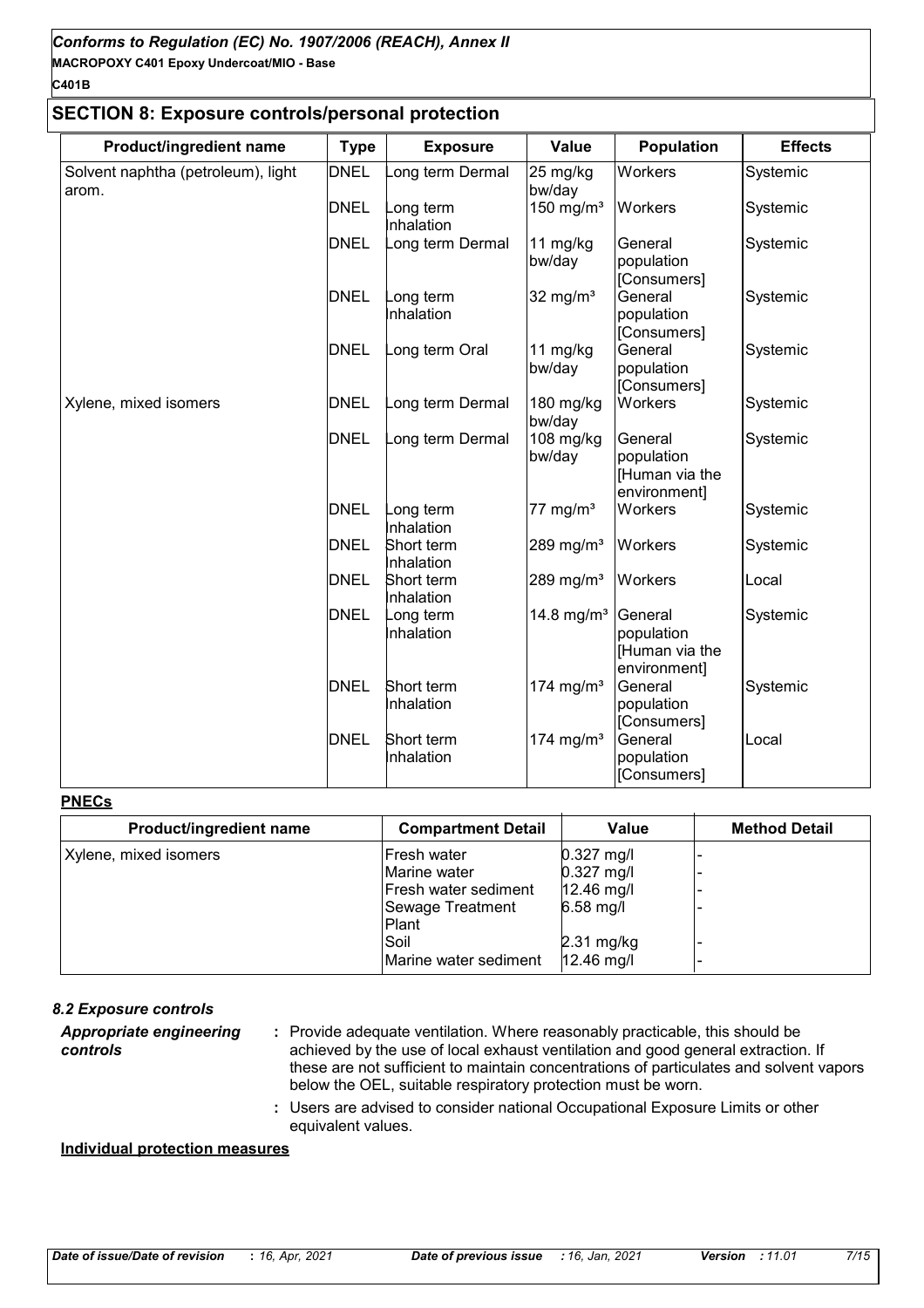# **SECTION 8: Exposure controls/personal protection**

| <b>Hygiene measures</b>                              | : Wash hands, forearms and face thoroughly after handling chemical products, before<br>eating, smoking and using the lavatory and at the end of the working period.<br>Appropriate techniques should be used to remove potentially contaminated clothing.<br>Contaminated work clothing should not be allowed out of the workplace. Wash<br>contaminated clothing before reusing. Ensure that eyewash stations and safety<br>showers are close to the workstation location.                                                                                                                                                                                                                                                                                                                                                                                                                                                |
|------------------------------------------------------|----------------------------------------------------------------------------------------------------------------------------------------------------------------------------------------------------------------------------------------------------------------------------------------------------------------------------------------------------------------------------------------------------------------------------------------------------------------------------------------------------------------------------------------------------------------------------------------------------------------------------------------------------------------------------------------------------------------------------------------------------------------------------------------------------------------------------------------------------------------------------------------------------------------------------|
| <b>Eye/face protection</b><br><b>Skin protection</b> | : Use safety eyewear designed to protect against splash of liquids.                                                                                                                                                                                                                                                                                                                                                                                                                                                                                                                                                                                                                                                                                                                                                                                                                                                        |
|                                                      |                                                                                                                                                                                                                                                                                                                                                                                                                                                                                                                                                                                                                                                                                                                                                                                                                                                                                                                            |
| <b>Hand protection</b><br><b>Gloves</b>              | : Wear suitable gloves tested to EN374.<br>: Gloves for short term exposure/splash protection (less than 10 min.): Nitrile>0.12                                                                                                                                                                                                                                                                                                                                                                                                                                                                                                                                                                                                                                                                                                                                                                                            |
|                                                      | mm<br>Gloves for splash protection need to be changed immediately when in contact with                                                                                                                                                                                                                                                                                                                                                                                                                                                                                                                                                                                                                                                                                                                                                                                                                                     |
|                                                      | chemicals.<br>Gloves for repeated or prolonged exposure (breakthrough time > 240 min.)<br>When the hazardous ingredients in Section 3 contain any of the following: Aromatic<br>solvents (Xylene, Toluene) or Aliphatic solvents or Mineral Oil use: Polyvinyl alcohol<br>(PVA) gloves 0.2-0.3 mm<br>Otherwise use: Butyl gloves > 0.3 mm                                                                                                                                                                                                                                                                                                                                                                                                                                                                                                                                                                                  |
|                                                      | For long term exposure or spills (breakthrough time >480 min.): Use PE laminated                                                                                                                                                                                                                                                                                                                                                                                                                                                                                                                                                                                                                                                                                                                                                                                                                                           |
|                                                      | gloves as under gloves<br>Due to many conditions (e.g. temperature, abrasion) the practical usage of a<br>chemical protective glove in practice may be much shorter than the permeation time<br>determined through testing.                                                                                                                                                                                                                                                                                                                                                                                                                                                                                                                                                                                                                                                                                                |
|                                                      | The recommendation for the type or types of glove to use when handling this<br>product is based on information from the following source: Solvent resin<br>manufacturers and European Solvents Industry Group (ESIG)                                                                                                                                                                                                                                                                                                                                                                                                                                                                                                                                                                                                                                                                                                       |
|                                                      | There is no one glove material or combination of materials that will give unlimited<br>resistance to any individual or combination of chemicals.<br>The breakthrough time must be greater than the end use time of the product.<br>The instructions and information provided by the glove manufacturer on use,<br>storage, maintenance and replacement must be followed.<br>Gloves should be replaced regularly and if there is any sign of damage to the glove<br>material.<br>Always ensure that gloves are free from defects and that they are stored and used<br>correctly.<br>The performance or effectiveness of the glove may be reduced by physical/chemical<br>damage and poor maintenance.<br>Barrier creams may help to protect the exposed areas of the skin but should not be<br>applied once exposure has occurred.<br>The user must check that the final choice of type of glove selected for handling this |
|                                                      | product is the most appropriate and takes into account the particular conditions of<br>use, as included in the user's risk assessment.                                                                                                                                                                                                                                                                                                                                                                                                                                                                                                                                                                                                                                                                                                                                                                                     |
| <b>Body protection</b>                               | : Personnel should wear antistatic clothing made of natural fibers or of high-<br>temperature-resistant synthetic fibers.                                                                                                                                                                                                                                                                                                                                                                                                                                                                                                                                                                                                                                                                                                                                                                                                  |
|                                                      | : Personal protective equipment for the body should be selected based on the task<br>being performed and the risks involved and should be approved by a specialist<br>before handling this product. When there is a risk of ignition from static electricity,<br>wear anti-static protective clothing. For the greatest protection from static<br>discharges, clothing should include anti-static overalls, boots and gloves. Refer to<br>European Standard EN 1149 for further information on material and design<br>requirements and test methods.                                                                                                                                                                                                                                                                                                                                                                       |
| <b>Other skin protection</b>                         | : Appropriate footwear and any additional skin protection measures should be<br>selected based on the task being performed and the risks involved and should be<br>approved by a specialist before handling this product.                                                                                                                                                                                                                                                                                                                                                                                                                                                                                                                                                                                                                                                                                                  |
| <b>Respiratory protection</b>                        | : Use a properly fitted, particulate filter respirator complying with an approved<br>standard if a risk assessment indicates this is necessary. Recommended: A2P2<br>(EN14387). Respirator selection must be based on known or anticipated exposure<br>levels, the hazards of the product and the safe working limits of the selected<br>respirator.                                                                                                                                                                                                                                                                                                                                                                                                                                                                                                                                                                       |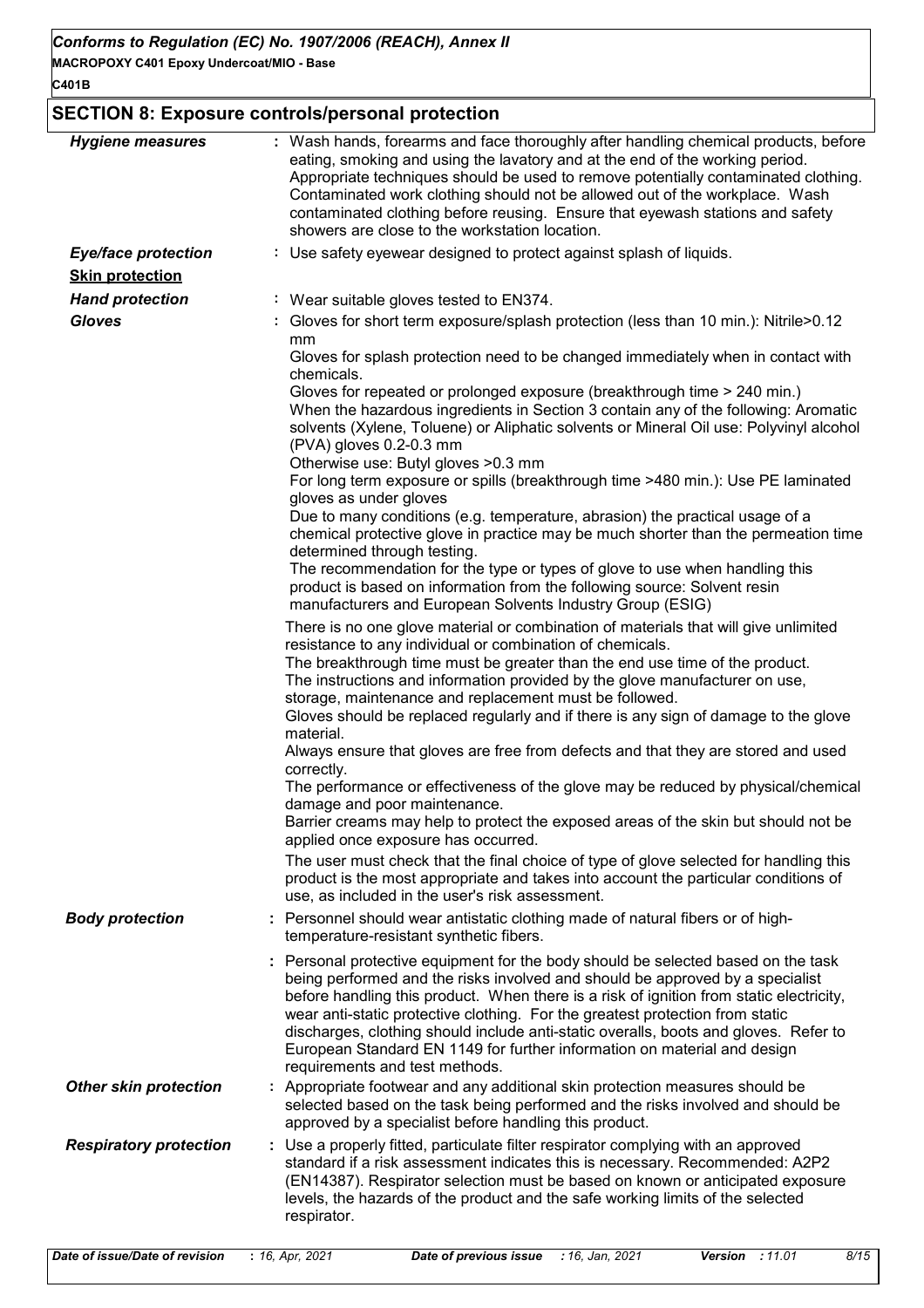**MACROPOXY C401 Epoxy Undercoat/MIO - Base**

#### **C401B**

# **SECTION 8: Exposure controls/personal protection**

**Environmental exposure** : Do not allow to enter drains or watercourses. *controls*

*Before use of this material please refer to the Exposure Scenario(s) if attached for the specific end use, control measures and additional PPE considerations. The information contained in this safety data sheet does not constitute the user's own assessment of workplace risks, as required by other health and safety legislation. The provisions of the national health and safety at work regulations apply to the use of this product at work.*

# **SECTION 9: Physical and chemical properties**

**SECTION 10: Stability and reactivity**

#### 138°C **:** *Physical state Melting point/freezing point Initial boiling point and boiling range Vapor pressure Relative density Vapor density Solubility(ies)* Liquid. **:** Not relevant/applicable due to nature of the product. **:** 2.12 **:** 3.66 [Air = 1] **:** 0.79 kPa [at 20°C] **:** Not relevant/applicable due to nature of the product. **: Odor** Paint *pH* **Color** : Gray. **Evaporation rate** : 0.53 (butyl acetate = 1) *Auto-ignition temperature Flash point* Not relevant/applicable due to nature of the product. **:** Closed cup: 24°C [Pensky-Martens Closed Cup] **:** LEL: 0.7% (Light Aromatic Hydrocarbons) **:** UEL: 7% (Xylene, mixed isomers) **Partition coefficient: n-octanol/:** Not relevant/applicable due to nature of the product. Not applicable. **:** Viscosity : Kinematic (40°C): <0.205 cm<sup>2</sup>/s *Odor threshold water Upper/lower flammability or explosive limits Explosive properties* **:** Not Available (Not Tested). **:** Under normal conditions of storage and use, hazardous reactions will not occur. **Oxidizing properties :** Under normal conditions of storage and use, hazardous reactions will not occur. *9.1 Information on basic physical and chemical properties* **Appearance Decomposition temperature** Not relevant/applicable due to nature of the product. *Flammability (solid, gas)* **:** Not relevant/applicable due to nature of the product.

| <u>ULUITUN TU. ULUVIIILY UITU TUUCLIVILY</u> |                                                                                                                                         |
|----------------------------------------------|-----------------------------------------------------------------------------------------------------------------------------------------|
| 10.1 Reactivity                              | : No specific test data related to reactivity available for this product or its ingredients.                                            |
| <b>10.2 Chemical stability</b>               | : Stable under recommended storage and handling conditions (see Section 7).                                                             |
| 10.3 Possibility of<br>hazardous reactions   | : Under normal conditions of storage and use, hazardous reactions will not occur.                                                       |
| 10.4 Conditions to avoid                     | : When exposed to high temperatures may produce hazardous decomposition<br>products.                                                    |
| 10.5 Incompatible materials                  | Keep away from the following materials to prevent strong exothermic reactions:<br>÷.<br>oxidizing agents, strong alkalis, strong acids. |

*Date of issue/Date of revision* **:** *16, Apr, 2021 Date of previous issue : 16, Jan, 2021 Version : 11.01 9/15*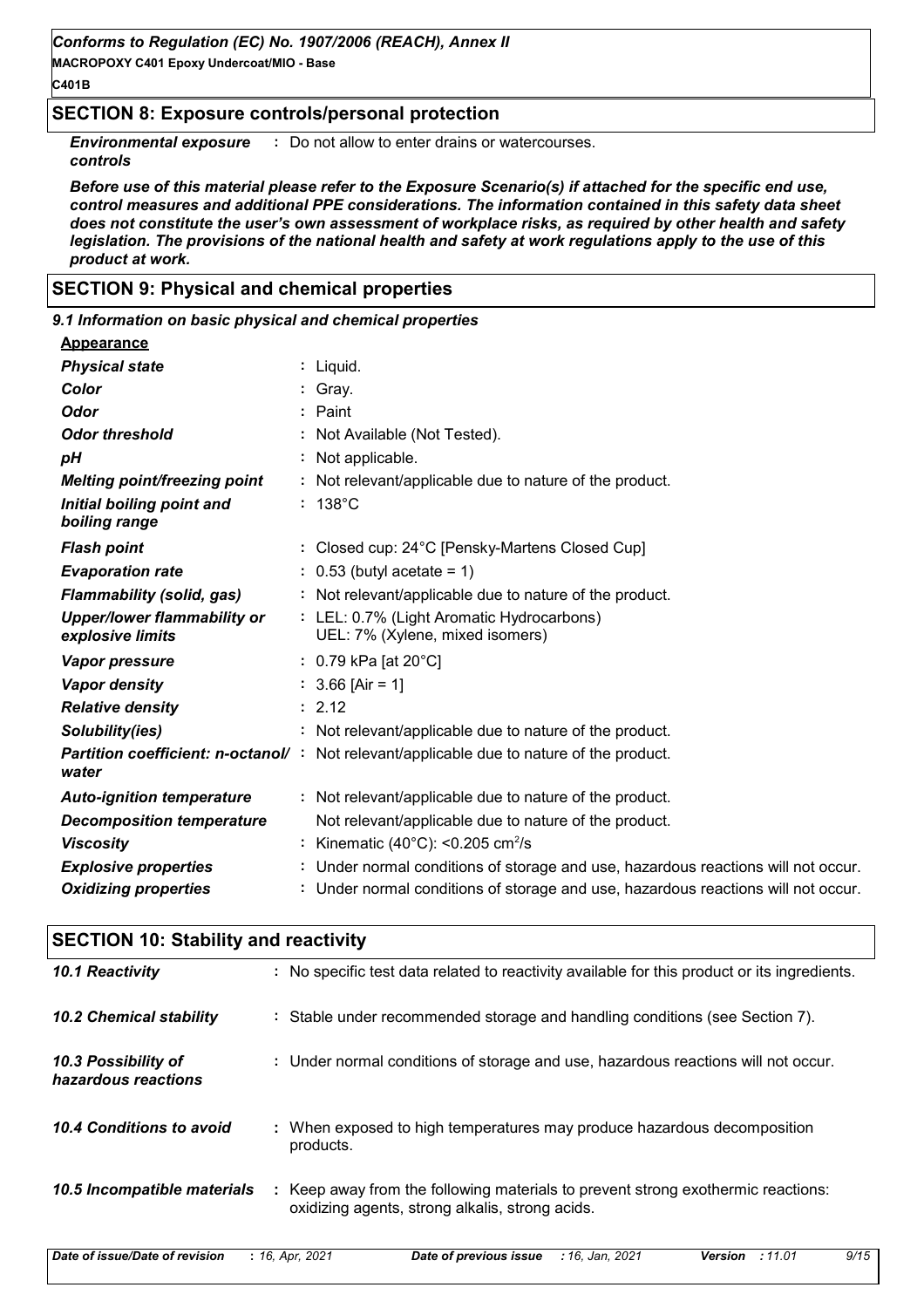**MACROPOXY C401 Epoxy Undercoat/MIO - Base**

**C401B**

# **SECTION 10: Stability and reactivity**

*10.6 Hazardous decomposition products* **:** Decomposition products may include the following materials: carbon monoxide, carbon dioxide, smoke, oxides of nitrogen.

#### *Refer to Section 7: HANDLING AND STORAGE and Section 8: EXPOSURE CONTROLS/PERSONAL PROTECTION for additional handling information and protection of employees.*

# **SECTION 11: Toxicological information**

## *11.1 Information on toxicological effects*

There are no data available on the mixture itself. Procedure used to derive the classification according to Regulation (EC) No. 1272/2008 [CLP/GHS]. See Sections 2 and 3 for details.

Exposure to component solvent vapor concentrations in excess of the stated occupational exposure limit may result in adverse health effects such as mucous membrane and respiratory system irritation and adverse effects on the kidneys, liver and central nervous system. Symptoms and signs include headache, dizziness, fatigue, muscular weakness, drowsiness and, in extreme cases, loss of consciousness.

Solvents may cause some of the above effects by absorption through the skin. Repeated or prolonged contact with the mixture may cause removal of natural fat from the skin, resulting in non-allergic contact dermatitis and absorption through the skin.

If splashed in the eyes, the liquid may cause irritation and reversible damage.

Ingestion may cause nausea, diarrhea and vomiting.

This takes into account, where known, delayed and immediate effects and also chronic effects of components from short-term and long-term exposure by oral, inhalation and dermal routes of exposure and eve contact.

Based on the properties of the epoxy constituent(s) and considering toxicological data on similar mixtures, this mixture may be a skin sensitizer and an irritant. It contains low-molecular weight epoxy constituents which are irritating to eyes, mucous membranes and skin. Repeated skin contact may lead to irritation and to sensitization, possibly with cross-sensitization to other epoxies. Skin contact with the mixture and exposure to spray, mist and vapors should be avoided.

Contains reaction product: bisphenol-A-(epichlorhydrin); epoxy resin (number average molecular weight ≤ 700). May produce an allergic reaction.

#### **Acute toxicity**

| <b>Product/ingredient name</b>                        | <b>Result</b>                            | <b>Species</b> | <b>Dose</b>            | <b>Exposure</b> |
|-------------------------------------------------------|------------------------------------------|----------------|------------------------|-----------------|
| Solvent naphtha (petroleum), LD50 Oral<br>light arom. |                                          | Rat            | 8400 mg/kg             |                 |
| Xylene, mixed isomers                                 | <b>LC50 Inhalation Gas.</b><br>LD50 Oral | Rat<br>Rat     | 6700 ppm<br>4300 mg/kg | 4 hours<br>-    |

#### **Acute toxicity estimates**

| Route              | <b>ATE value</b> |
|--------------------|------------------|
| Dermal             | 27149.3 mg/kg    |
| Inhalation (gases) | 165363.95 ppm    |

#### **Irritation/Corrosion**

| <b>Product/ingredient name</b>                                   | <b>Result</b>            | <b>Species</b> | <b>Score</b>   | <b>Exposure</b>              | <b>Observation</b>       |
|------------------------------------------------------------------|--------------------------|----------------|----------------|------------------------------|--------------------------|
| <b>Epoxy Polymer</b>                                             | Eyes - Mild irritant     | Rabbit         | $\blacksquare$ | $100 \text{ mg}$             |                          |
|                                                                  | Skin - Moderate irritant | Rabbit         | $\blacksquare$ | 24 hours 500<br>luL          |                          |
|                                                                  | Skin - Severe irritant   | Rabbit         | $\blacksquare$ | 124 hours 2<br>mg            | $\overline{\phantom{a}}$ |
| Solvent naphtha (petroleum), Eyes - Mild irritant<br>light arom. |                          | Rabbit         |                | 24 hours 100<br>Imicroliters |                          |
| Xylene, mixed isomers                                            | Eyes - Mild irritant     | Rabbit         |                | $87 \text{ mg}$              |                          |
|                                                                  | Eyes - Severe irritant   | Rabbit         |                | 24 hours 5<br>mg             |                          |
|                                                                  | Skin - Mild irritant     | Rat            | -              | 8 hours 60 uL   -            |                          |
|                                                                  | Skin - Moderate irritant | Rabbit         |                | l24 hours 500                |                          |
|                                                                  | Skin - Moderate irritant | Rabbit         |                | mg<br>100 %                  |                          |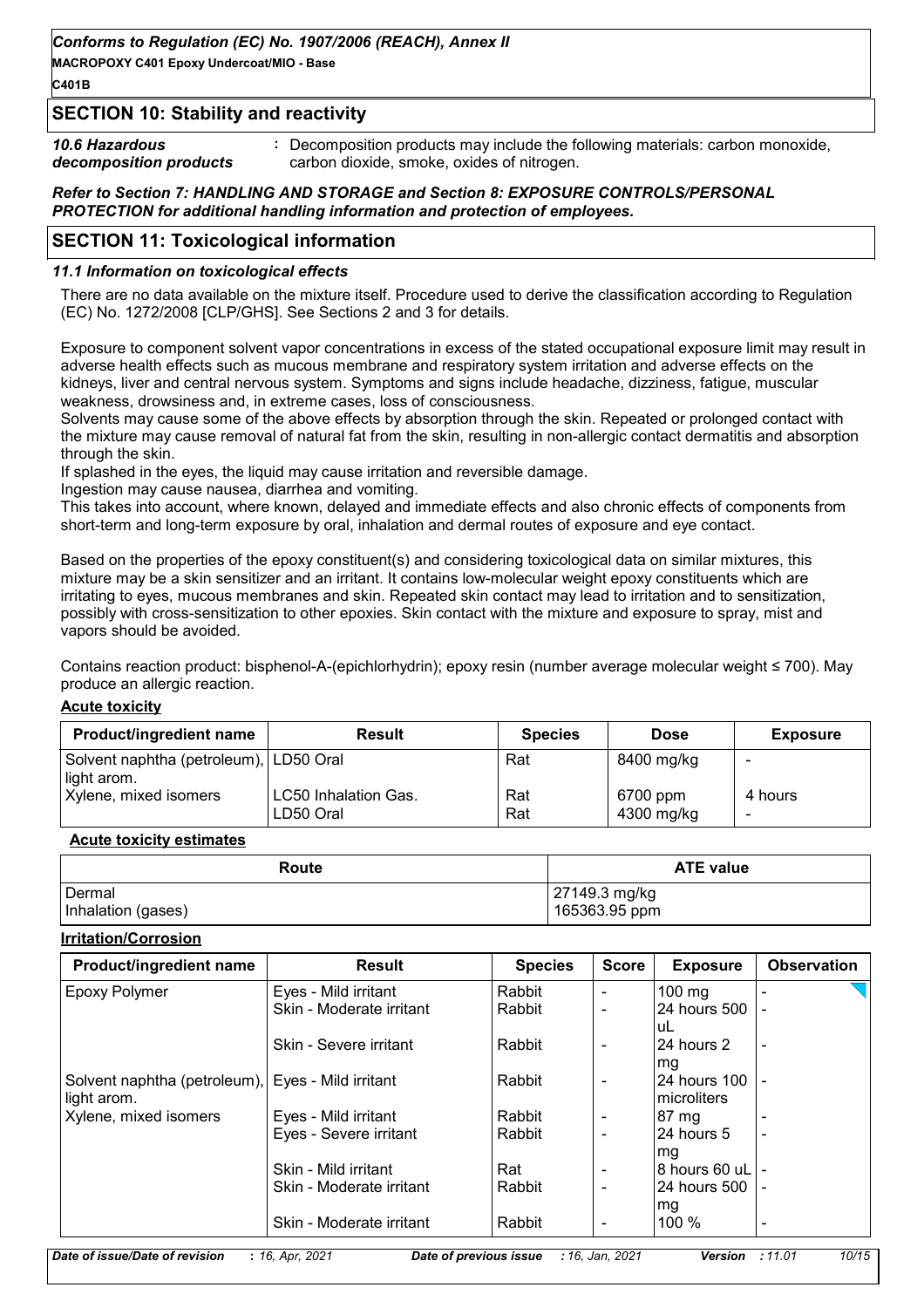# **SECTION 11: Toxicological information**

| <b>Conclusion/Summary</b> |  |
|---------------------------|--|
| Sensitization             |  |
| No data available         |  |
| <b>Conclusion/Summary</b> |  |

*Conclusion/Summary* **:** Not available.

*Conclusion/Summary* **:** Not available.

#### **Mutagenicity**

No data available

# **Carcinogenicity**

No data available

# **Reproductive toxicity**

No data available

#### **Teratogenicity**

No data available

#### **Specific target organ toxicity (single exposure)**

| Product/ingredient name                  | Category   | <b>Route of</b><br>exposure | <b>Target organs</b>                            |
|------------------------------------------|------------|-----------------------------|-------------------------------------------------|
| Solvent naphtha (petroleum), light arom. | Category 3 |                             | <b>Respiratory tract</b><br><b>l</b> irritation |
|                                          | Category 3 |                             | Narcotic effects                                |
| Xylene, mixed isomers                    | Category 3 |                             | <b>Respiratory tract</b><br>irritation          |

#### **Specific target organ toxicity (repeated exposure)**

| <b>Product/ingredient name</b> | Category   | <b>Route of</b><br>exposure | <b>Target organs</b> |
|--------------------------------|------------|-----------------------------|----------------------|
| Xylene, mixed isomers          | Category 2 |                             |                      |

#### **Aspiration hazard**

| <b>Product/ingredient name</b>           | <b>Result</b>                         |
|------------------------------------------|---------------------------------------|
| Solvent naphtha (petroleum), light arom. | <b>ASPIRATION HAZARD - Category 1</b> |
| Xylene, mixed isomers                    | <b>ASPIRATION HAZARD - Category 1</b> |

*Other information* **:**

: Not available.

# **SECTION 12: Ecological information**

#### *12.1 Toxicity*

There are no data available on the mixture itself. Do not allow to enter drains or watercourses.

Procedure used to derive the classification according to Regulation (EC) No. 1272/2008 [CLP/GHS]. See Sections 2 and 3 for details.

| <b>Product/ingredient name</b> | Result                            | <b>Species</b>                      | <b>Exposure</b> |
|--------------------------------|-----------------------------------|-------------------------------------|-----------------|
| Xylene, mixed isomers          | Acute LC50 8500 µg/l Marine water | Crustaceans - Palaemonetes          | I48 hours       |
|                                | Acute LC50 13400 µg/l Fresh water | pugio<br>Fish - Pimephales promelas | I96 hours       |

#### *12.2 Persistence and degradability*

| <b>Product/ingredient name</b> | Test            | Result                 | <b>Dose</b>     | <b>Inoculum</b>        |       |
|--------------------------------|-----------------|------------------------|-----------------|------------------------|-------|
| I No data available            |                 |                        |                 |                        |       |
| <b>Conclusion/Summary</b>      | Not available.  |                        |                 |                        |       |
| Date of issue/Date of revision | : 16, Apr. 2021 | Date of previous issue | : 16. Jan. 2021 | <b>Version</b> : 11.01 | 11/15 |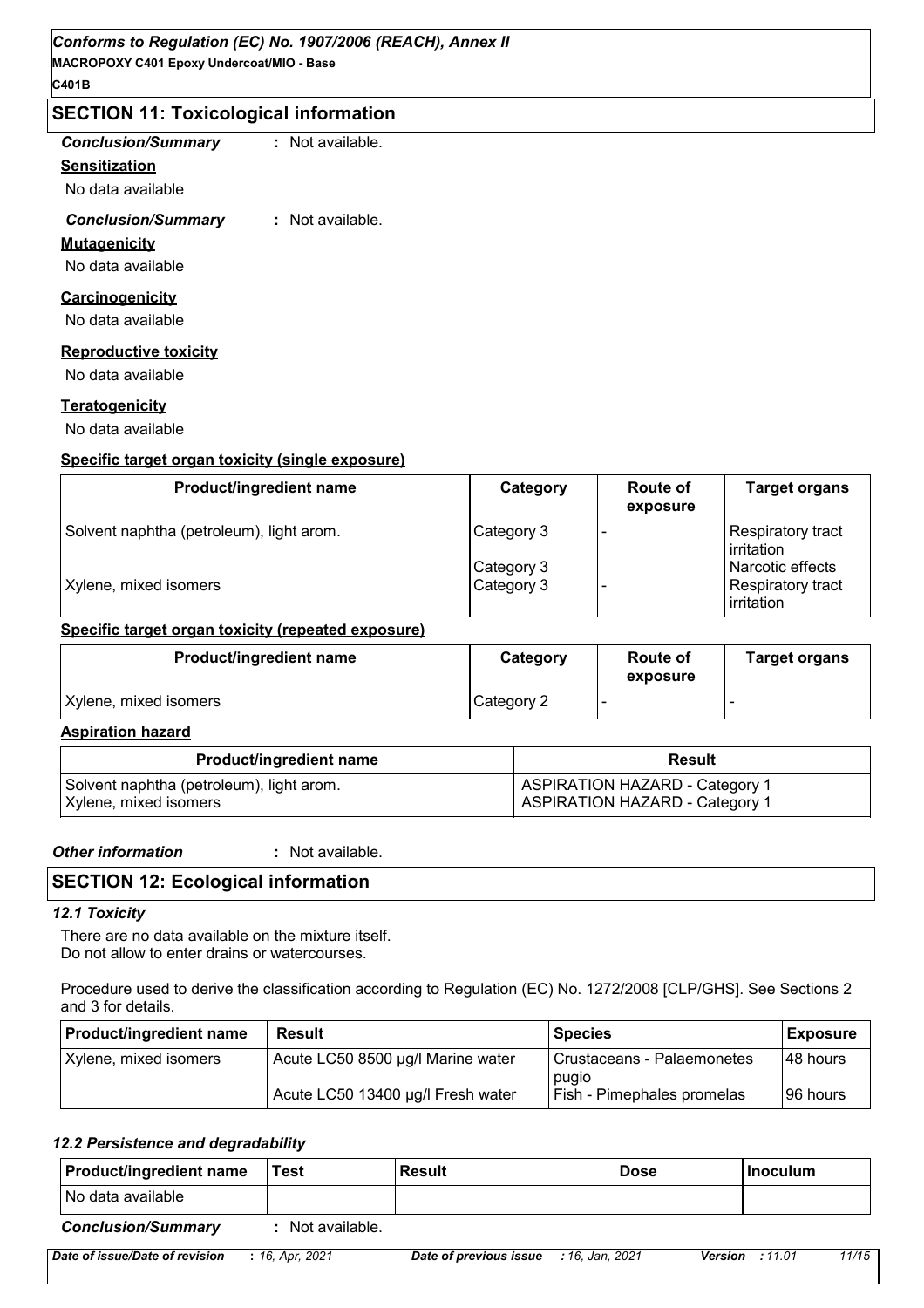**MACROPOXY C401 Epoxy Undercoat/MIO - Base C401B**

# **SECTION 12: Ecological information**

| <b>Product/ingredient name</b> | <b>Aquatic half-life</b> | l Photolvsis | Biodegradability |
|--------------------------------|--------------------------|--------------|------------------|
| Xylene, mixed isomers          |                          |              | Readily          |

#### *12.3 Bioaccumulative potential*

| <b>Product/ingredient name</b>                                          | $\mathsf{I}$ LogP $_{\mathsf{ow}}$ | <b>BCF</b>   | <b>Potential</b> |
|-------------------------------------------------------------------------|------------------------------------|--------------|------------------|
| <b>Epoxy Polymer</b><br>Solvent naphtha (petroleum),   -<br>light arom. |                                    | 10 to 2500   | low<br>high      |
| Xylene, mixed isomers                                                   | $\overline{\phantom{0}}$           | 18.1 to 25.9 | low              |

| 12.4 Mobility in soil                            |                  |
|--------------------------------------------------|------------------|
| <b>Soil/water partition</b><br>coefficient (Koc) | : Not available. |
| <b>Mobility</b>                                  | : Not available. |

#### *12.5 Results of PBT and vPvB assessment*

This mixture does not contain any substances that are assessed to be a PBT or a vPvB.

| 12.6 Other adverse effects | : No known significant effects or critical hazards.<br>: Avoid dispersal of spilled material and runoff and contact with soil, waterways, |
|----------------------------|-------------------------------------------------------------------------------------------------------------------------------------------|
|                            | drains and sewers.                                                                                                                        |
|                            |                                                                                                                                           |

# **SECTION 13: Disposal considerations**

| 13.1 Waste treatment methods      |                                                                                                                                                                                                                                                                                                                                                                                                                                                                                                                                                      |
|-----------------------------------|------------------------------------------------------------------------------------------------------------------------------------------------------------------------------------------------------------------------------------------------------------------------------------------------------------------------------------------------------------------------------------------------------------------------------------------------------------------------------------------------------------------------------------------------------|
| <b>Product</b>                    |                                                                                                                                                                                                                                                                                                                                                                                                                                                                                                                                                      |
| <b>Methods of disposal</b>        | : The generation of waste should be avoided or minimized wherever possible.<br>Disposal of this product, solutions and any by-products should at all times comply<br>with the requirements of environmental protection and waste disposal legislation<br>and any regional local authority requirements. Dispose of surplus and non-<br>recyclable products via a licensed waste disposal contractor. Waste should not be<br>disposed of untreated to the sewer unless fully compliant with the requirements of<br>all authorities with jurisdiction. |
| Hazardous waste                   | $:$ Yes.                                                                                                                                                                                                                                                                                                                                                                                                                                                                                                                                             |
| European waste<br>catalogue (EWC) | : waste paint and varnish containing organic solvents or other hazardous substances<br>08 01 11*                                                                                                                                                                                                                                                                                                                                                                                                                                                     |
| <b>Disposal considerations</b>    | Do not allow to enter drains or watercourses.<br>Dispose of according to all federal, state and local applicable regulations.<br>If this product is mixed with other wastes, the original waste product code may no<br>longer apply and the appropriate code should be assigned.<br>For further information, contact your local waste authority.                                                                                                                                                                                                     |
| Packaging                         |                                                                                                                                                                                                                                                                                                                                                                                                                                                                                                                                                      |
| <b>Methods of disposal</b>        | : The generation of waste should be avoided or minimized wherever possible. Waste<br>packaging should be recycled. Incineration or landfill should only be considered<br>when recycling is not feasible.                                                                                                                                                                                                                                                                                                                                             |
| <b>Disposal considerations</b>    | Using information provided in this safety data sheet, advice should be obtained from<br>the relevant waste authority on the classification of empty containers. Empty<br>containers must be scrapped or reconditioned. Dispose of containers contaminated<br>by the product in accordance with local or national legal provisions.                                                                                                                                                                                                                   |
| European waste<br>catalogue (EWC) | : packaging containing residues of or contaminated by hazardous substances 1501<br>$10*$                                                                                                                                                                                                                                                                                                                                                                                                                                                             |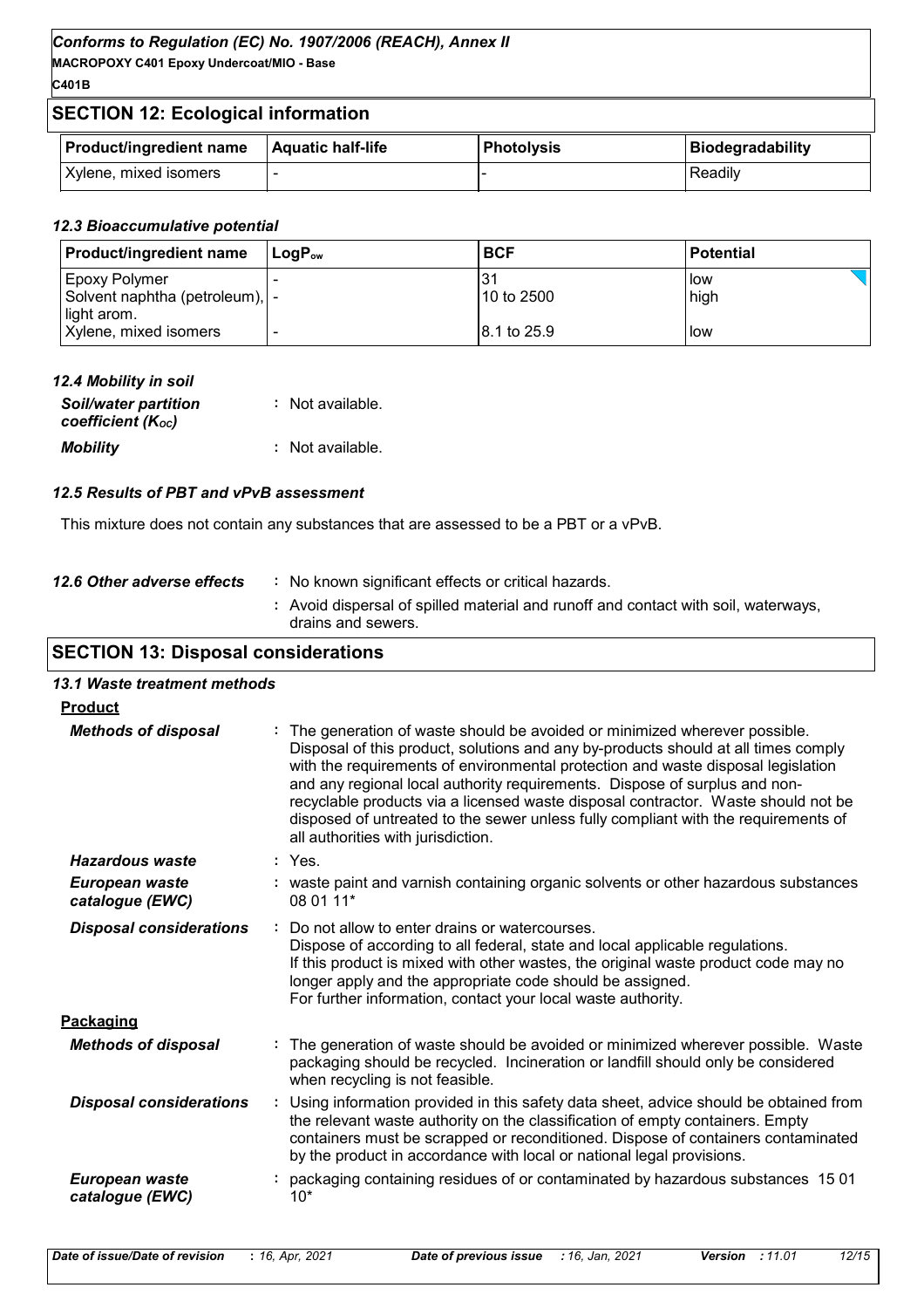**MACROPOXY C401 Epoxy Undercoat/MIO - Base C401B**

# **SECTION 13: Disposal considerations**

| <b>Special precautions</b> | : This material and its container must be disposed of in a safe way. Care should be    |
|----------------------------|----------------------------------------------------------------------------------------|
|                            | taken when handling emptied containers that have not been cleaned or rinsed out.       |
|                            | Empty containers or liners may retain some product residues. Vapor from product        |
|                            | residues may create a highly flammable or explosive atmosphere inside the              |
|                            | container. Do not cut, weld or grind used containers unless they have been cleaned     |
|                            | thoroughly internally. Avoid dispersal of spilled material and runoff and contact with |
|                            | soil, waterways, drains and sewers.                                                    |

# **SECTION 14: Transport information**

|                                                        | <b>ADR/RID</b>  | <b>IMDG</b>                              | <b>IATA</b>    |
|--------------------------------------------------------|-----------------|------------------------------------------|----------------|
| 14.1 UN number                                         | <b>UN1263</b>   | <b>UN1263</b>                            | <b>UN1263</b>  |
| 14.2 UN proper<br>shipping name                        | <b>PAINT</b>    | <b>PAINT</b>                             | <b>PAINT</b>   |
| 14.3 Transport<br><b>Hazard Class(es)/</b><br>Label(s) | $\mathbf{3}$    | 3                                        | 3              |
| 14.4 Packing<br>group                                  | $\mathbf{III}$  | III                                      | $\mathbf{III}$ |
| 14.5<br><b>Environmental</b><br>hazards                | No.             | No.                                      | No.            |
| <b>Additional</b><br>information                       | Tunnel code D/E | <b>Emergency schedules F-E,</b><br>$S-E$ |                |

14.6 Special precautions for : Transport within user's premises: always transport in closed containers that are *user* upright and secure. Ensure that persons transporting the product know what to do in the event of an accident or spillage.

*14.7 Transport in bulk according to IMO*  **:** Not applicable.

#### *instruments*

*Multi-modal shipping descriptions are provided for informational purposes and do not consider container sizes. The presence of a shipping description for a particular mode of transport (sea, air, etc.), does not indicate that the product is packaged suitably for that mode of transport. All packaging must be reviewed for suitability prior to shipment, and compliance with the applicable regulations is the sole responsibility of the person offering the product for transport. People loading and unloading dangerous goods must be trained on all of the risks deriving from the substances and on all actions in case of emergency situations.*

# **SECTION 15: Regulatory information**

*15.1 Safety, health and environmental regulations/legislation specific for the substance or mixture* **EU Regulation (EC) No. 1907/2006 (REACH)**

#### **Annex XIV - List of substances subject to authorization**

#### **Annex XIV**

None of the components are listed.

Annex XVII - Restrictions : Not applicable.

*on the manufacture, placing on the market and use of certain dangerous substances, mixtures and articles*

*Date of issue/Date of revision* **:** *16, Apr, 2021 Date of previous issue : 16, Jan, 2021 Version : 11.01 13/15*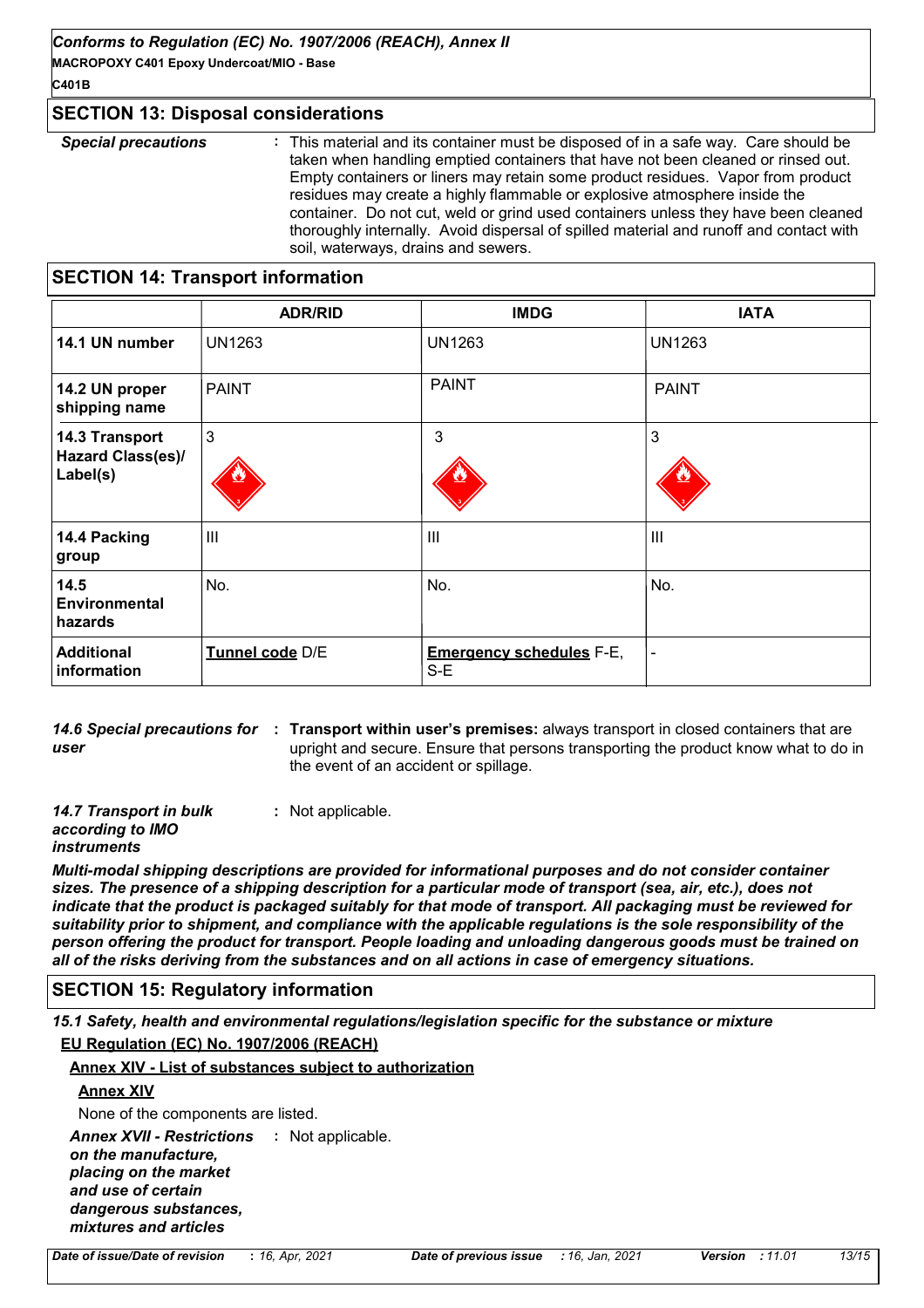**MACROPOXY C401 Epoxy Undercoat/MIO - Base C401B**

# **SECTION 15: Regulatory information**

# **Other EU regulations**

*VOC content* **: w/w** *(2010/75/EU)* **g/l** 254 w/w

#### *Seveso Directive*

This product may add to the calculation for determining whether a site is within the scope of the Seveso Directive on major accident hazards.

# **National regulations**

| <b>15.2 Chemical Safety</b> | : No Chemical Safety Assessment has been carried out. |
|-----------------------------|-------------------------------------------------------|
| Assessment                  |                                                       |

# **SECTION 16: Other information**

| $\nabla$ Indicates information that has changed from previously issued version. |                                                                                                                                                                                                                                                                                                                                                                                                                                                                                                                                                                                            |  |  |  |
|---------------------------------------------------------------------------------|--------------------------------------------------------------------------------------------------------------------------------------------------------------------------------------------------------------------------------------------------------------------------------------------------------------------------------------------------------------------------------------------------------------------------------------------------------------------------------------------------------------------------------------------------------------------------------------------|--|--|--|
| <b>Abbreviations and</b><br>acronyms                                            | : ATE = Acute Toxicity Estimate<br>CLP = Classification, Labelling and Packaging Regulation [Regulation (EC) No.<br>1272/2008]<br>DMEL = Derived Minimal Effect Level<br>DNEL = Derived No Effect Level<br>EUH statement = CLP-specific Hazard statement<br>PBT = Persistent, Bioaccumulative and Toxic<br><b>PNEC = Predicted No Effect Concentration</b><br><b>RRN = REACH Registration Number</b><br>vPvB = Very Persistent and Very Bioaccumulative<br>$N/A = Not available$                                                                                                           |  |  |  |
| Key literature references<br>and sources for data                               | : Regulation (EC) No. 1272/2008 [CLP]<br>ADR = The European Agreement concerning the International Carriage of<br>Dangerous Goods by Road<br>IATA = International Air Transport Association<br><b>IMDG = International Maritime Dangerous Goods</b><br>Conforms to Regulation (EC) No. 1907/2006 (REACH), Annex II, as amended by<br>Commission Regulation (EU) 2015/830<br>Directive 2012/18/EU, and relative amendments & additions<br>Directive 2008/98/EC, and relative amendments & additions<br>Directive 2009/161/EU, and relative amendments & additions<br><b>CEPE Guidelines</b> |  |  |  |

#### **Procedure used to derive the classification according to Regulation (EC) No. 1272/2008 [CLP/GHS]**

|                                                                                                                                       | <b>Classification</b>                                                                                                            | <b>Justification</b>                                                                                                                                                                                                                                                                                                                                                             |
|---------------------------------------------------------------------------------------------------------------------------------------|----------------------------------------------------------------------------------------------------------------------------------|----------------------------------------------------------------------------------------------------------------------------------------------------------------------------------------------------------------------------------------------------------------------------------------------------------------------------------------------------------------------------------|
| Flam. Liq. 3, H226<br>Skin Irrit. 2, H315<br>Eye Irrit. 2, H319<br>Skin Sens. 1, H317<br>Asp. Tox. 1, H304<br>Aquatic Chronic 3, H412 |                                                                                                                                  | On basis of test data<br>Calculation method<br>Calculation method<br>Calculation method<br>Calculation method<br>Calculation method                                                                                                                                                                                                                                              |
| <b>Full text of abbreviated H</b><br><b>statements</b>                                                                                | : H226<br>H <sub>304</sub><br>H312<br>H <sub>3</sub> 15<br>H317<br>H <sub>3</sub> 19<br>H332<br>H <sub>335</sub><br>H336<br>H373 | Flammable liquid and vapor.<br>May be fatal if swallowed and enters airways.<br>Harmful in contact with skin.<br>Causes skin irritation.<br>May cause an allergic skin reaction.<br>Causes serious eye irritation.<br>Harmful if inhaled.<br>May cause respiratory irritation.<br>May cause drowsiness or dizziness.<br>May cause damage to organs through prolonged or repeated |
| Date of issue/Date of revision                                                                                                        | : 16, Apr, 2021                                                                                                                  | 14/15<br>Date of previous issue<br>: 16, Jan, 2021<br><b>Version</b><br>: 11.01                                                                                                                                                                                                                                                                                                  |